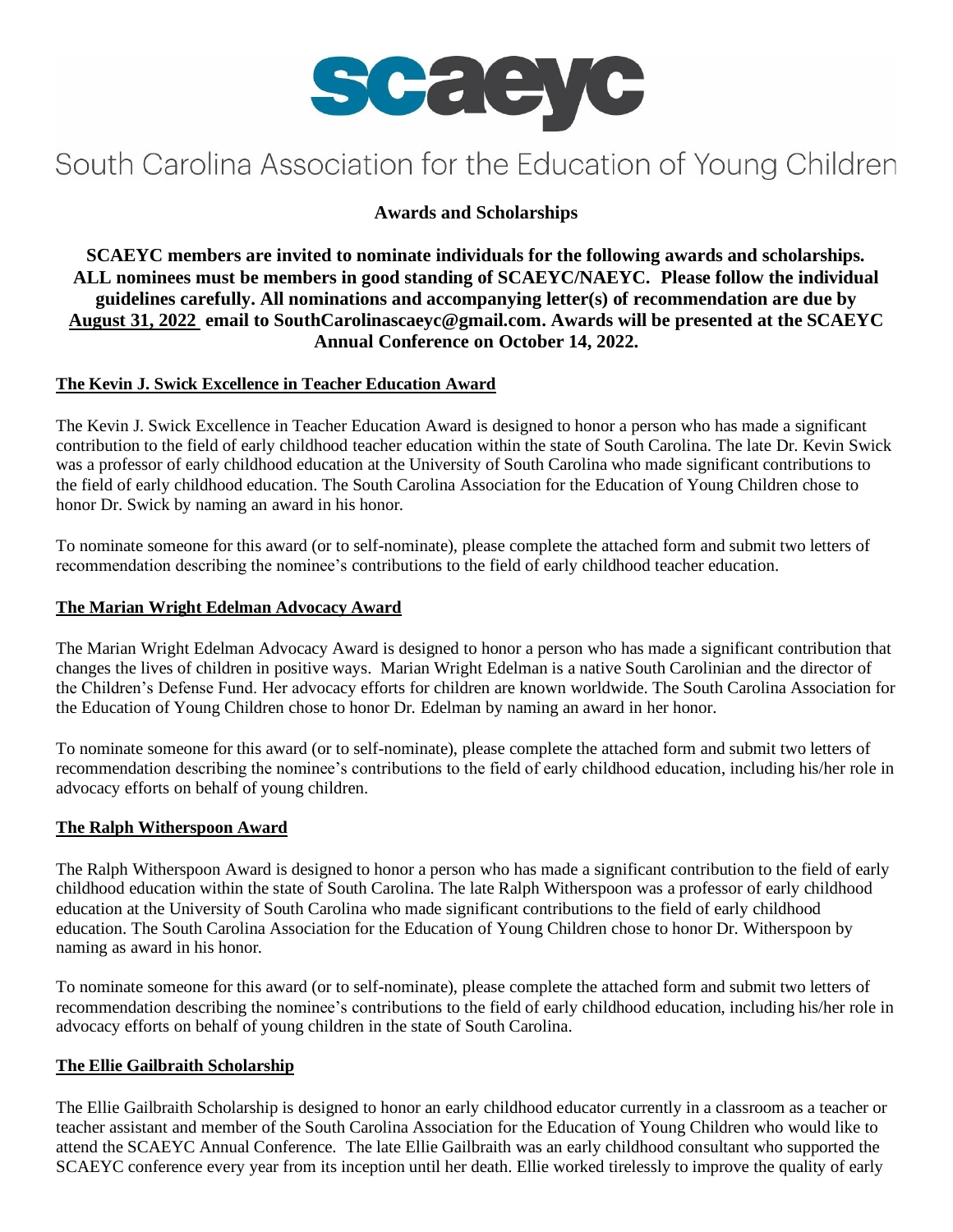childhood education in South Carolina. The South Carolina Association for the Education of Young Children chose to honor Ms. Gailbraith by naming a scholarship in her honor.

This scholarship covers the registration fee for the annual conference. The person recommending the candidate must complete the attached form and submit two (2) letters of recommendation (one from a supervisor and one from a fellow educator).

#### **The Felicia Smalls Ragland SCAEYC Conference Award**

The late Felicia Smalls Ragland was an early childhood consultant and trainer whose professional career was dedicated to the education, betterment, and encouragement of young chidlren, parents, students, and early learning educators through her staff development trainings and services. She also served in administrative childcare positions and in director and management roles throughout her career. She was a member of the board of the South Carolina Association for the Education of Young Children for many years. She served as Secretary on the Executive Board during her years of service. SCAEYC chooses to honor Ms. Ragland by naming this Student Scholarship in her honor.

Students play a vital role in our organization, and several efforts are made to encourage their participation including this student scholarship to the SCAEYC conference. This scholarship covers the registration fee for the annual conference.

The scholarship is given at the SCAEYC Annual Conference only when the name of a deserving candidate has been submitted to the SCAEYC Governing Board. The person recommending the candidate must submit two (2) letters of support to the SCAEYC Board before the deadline. The board reserves the right to accept or reject any candidate by the vote of a quorum of its members.